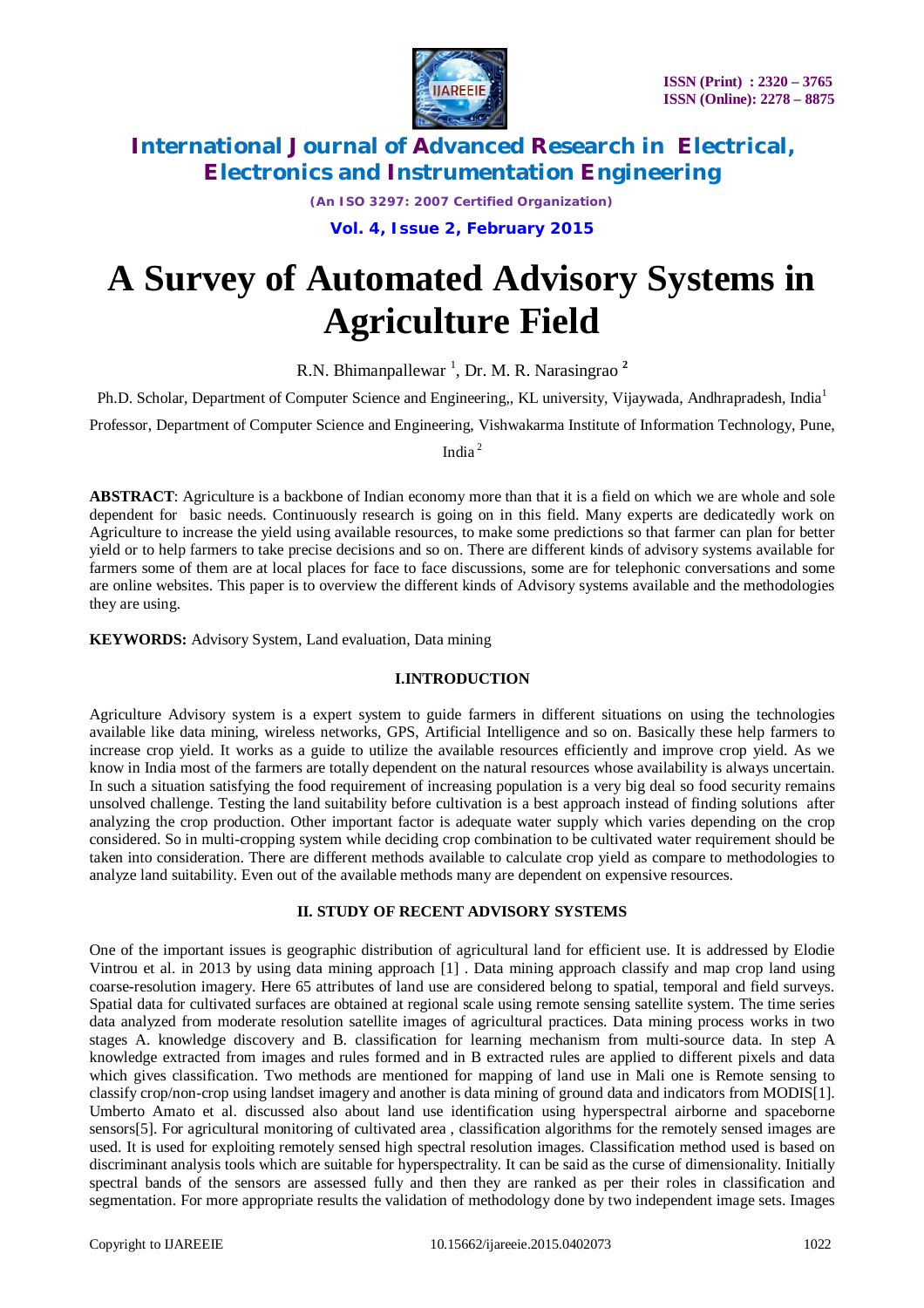

*(An ISO 3297: 2007 Certified Organization)*

#### **Vol. 4, Issue 2, February 2015**

are gathered by Multi- spectral Infrared and Visible Imaging Spectrometer sensors. Ground validations were available for MIVIS, also comparative study done with Support Vector Machines classifier. It is proven that 10 spectral bands gives good classification, minimum 95% success rate achieved throughout all experiments. Here classification is used to understand the type of land cover depending on a pixel, through its unique spectral signature. So a high resolution spectral data is like a new avenues for applications. This approach doesn't work for desert area.Land-use and landcover studies separately for semi desert areas was proposed in 2013 a hybrid approach. This study is mainly for assessing and monitoring the status of the natural resources, detecting the changes in spatial and temporal scale. Collected data can be used for future prediction. Dynamically changing environments has major impacts so a LU/LC database at the global level plays key role. LU/LC analysis can be done by supervised or unsupervised classification also by onscreen digitization. One of the simplest and popular approach on IRS LISS-III and Landsat-ETM + satellite data . But it may cause spectral confusion because of the similar radiometric response like scrub land with harvested land, built-up with bare hills and many other. So for semi desert areas hybrid classification approach for LU/LC classification is used[6]. It gives high accuracy for areas where spectral classes of images are inseparable. Ana Pérez-Hoyos et.al.[20] developed methodology for information and accuracy assessment of Large area Land Cover Products. Database is collected from remote sensors. Various methods are existing for the same but lagging in detailed accuracy information. The methodology developed here consider different factors like thematic uncertainty that results from the partial overlap in legend definitions and lack of homogeneity within reference and classification data. Specifically its focus is performing accuracy assessment of large-area LC products. Over this Land cover estimation various methodologies focus on specifically crop land estimation. Thus classification methodology plays important here. Oleg Antropov used probabilistic neural network for several land cover mapping in the boreal forest environment[21]. This is a study multiclass land cover mapping, forest–nonforest delineation, and classification of soil type under vegetation. PolSAR data were collected by the ALOS PALSAR. Estimations are based on probability. Accuracies improved are about 82.6% in 5-class land cover mapping and about 90% in forest–nonforest mapping.

A Land evaluation model for Benghazi region is invented by Farag F Abushnaf et.al. [3] It is a integration of limiting factor method, GIS application and multi-criteria analysis. There are 14 layers to check land suitability. Every factor affecting land suitability has different influence depending on how much they affect in particular environment, so varying degrees are computed towards suitability. Categories of land characteristics taken into account are soil, slope and erosion these are further divided with subcategories. Here suitability value for each factor and result mentioned in 4 different levels. Each value of input is weighted depending on its importance in result likewise 14 suitability (input) layers were made where each layer deals with a land characteristic finally resulting weighted values added to get output raster. AHP method was adopted to allow decision makers to assign weights to different level of hierarchy involved in suitability computation. 31 sites studied highest barley production which is classified by two sub models mentioned in this paper [3] and comparatively Mode2 is better because of more interaction between the suitability of land characteristics values.

ALSE [2] is a tool for decision and planning for crops. It helps to evaluate suitability of crop for cultivation of mango, banana, citrus, papaya and guava in tropical and subtropical regions. A programmed logic for ALSE uses eigenvalues and eigenvectors. Efficiency of this dynamic program is dependent on accuracy of specialized geo-environmental information and the computer analyzer interpreting the information. It allows maximizing land use through planning and decision support. ALSE is a kind of automated Expert system works according to Food and Agriculture Organization Framework invented in 1991. Interface to this expert system is provided through Visual Basic and it is integrated with GIS system for land quality attributes, multiple options provided to select crop types which are dynamic, spatial process organized using Arcmap Model Builder. Inputs taken through entries taken in forms, each form gives one type of details like topography, climate or soil using sub parameters. Flexible GUI is provided for these selection processes. All the inputs taken are stored in database and organized in five suitability levels on the basis of crop type and respective ranges selected before with the help of experts. Evaluation tool considers crop information like local and worldwide cultivation knowledge, cultivation history, experimental land characteristics and optimal requirements for considered crops. Climate information described by two characteristics one is annual precipitation (mm) and second is length of the dry season per month where topography effect measured by slope in degrees. soil suitability counted using soil workability, nutrient retention, availability of nutrient, rooting condition and oxygen soil drainage class. Finally ALSE gives output i.e. land suitability as either current suitability as in its present condition without improvements or potential suitability evaluation for defined use as its future condition assuming some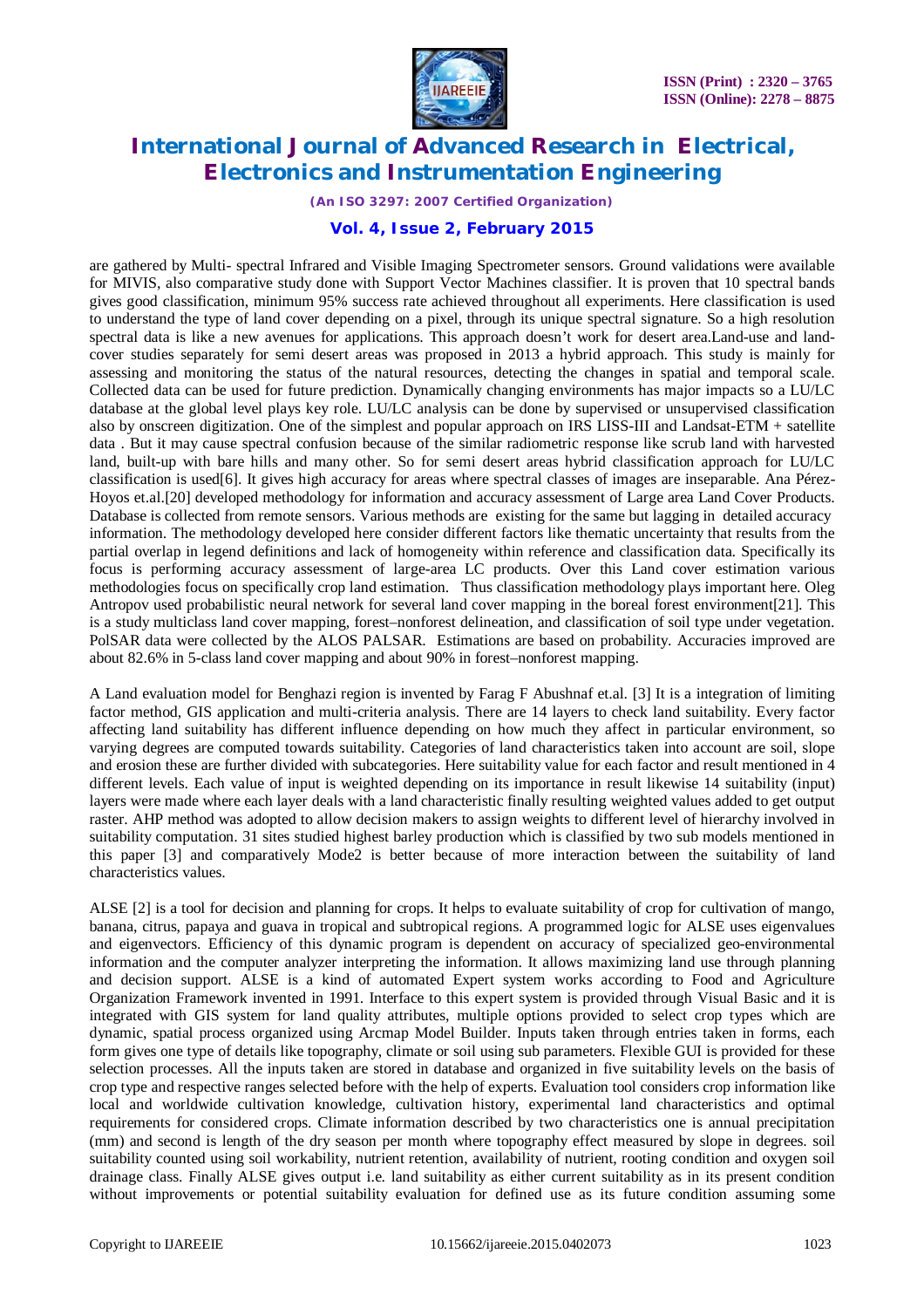

*(An ISO 3297: 2007 Certified Organization)*

### **Vol. 4, Issue 2, February 2015**

improvements by fertilizers[2] . Main feature of ALSE is it allows upgrading the capability of system for each type of crop under all weather conditions. Somewhat similar to ALSE

 A Decision support system for Tanzanian Agriculture and Ecosystem is developed by Eric H. Fegraus et. al.[4]. This dashboard integrates GIS data, remote sensing imagery, field data, and household and plot surveys. It is a web based decision support tool. This southern highlands monitoring pilot integrates the input data about climate, soil, water availability, agriculture productions along with its input parameters and socio-economic information. Datasets gathered through direct observations, surveys, automated sensors, mobile devices and remote sensing measurements. The challenge in the system is overcoming extreme data heterogeneity, information gaps and capturing data provenance to develop a clear, easily understandable and convincing decision-making tool. This application had integrated into an already existing portal system and a lightweight client was achieved. All client-server communications are achieved via web service calls against REpresentational State Transfer (REST) services that wrap database and mapping functions. Dashboard appearance and client-side functionality are managed by JavaScript and Asynchronous JavaScript and XML (AJAX) and no need of client plug-ins. Underlying Map server was nothing but ArcGIS server[4]. After developing those systems to convey the knowledge to farmers a simple software architecture design for Advisory System is required. It is called as a Decision Making Process. Different kinds of approaches are available for this, one of the ontology based approach is proposed by M. Kassim et.al.[8]. The architecture proposed consists of three components, users, module and knowledge database. Crop production decision making involves many complex host factors. Some factors, like climatic conditions, land characteristics are inherent to the farm and cannot controlled. These factors can be modified for the purposes of achieving maximum profitability. A new and young farmer has to depend on advice from the officer of agriculture or other experienced farmers. They can provide many kinds of useful information to the farmers such as pest control, the suitable plants, fertilizer and others. The information is important in order to ensure the good care of the plants. But the decision given by advisors can't be validated, so no guarantee that whether it will be suitable for current soil, plants etc. So the solution is collaboration of knowledge available with different sources. In this collaborative environment, computer supported collaborative working, a group of users work together and share resources by using computer technology with more flexibility. The system also help farmers to choose the crop suitable for current factors like environment, soil etc. Simply we can say it provides a simple architecture for collaboration and sharing of knowledge through this Advisory system[8].

We know that beyond the increasing population agriculture land available remains same. So the optimal solution for the challenge of crop production is only precise agriculture i.e. crop planning to maximize production which remains NPhard type. One of the solution for the seasonal hector allocations of limited land among different required crops is addressed by Sivashan Chetty and Aderemi O. Adewumi in 2014[7]. In this case study three new swarm intelligence techniques called cuckoo search, firefly algorithm and glowworm swarm optimization are used. As compared to Genetic algorithm technique all these three algorithms provide superior solutions. Objective of Annual CROP planning (ACP) is optimizing seasonal hectare allocations of a limited amount of agricultural land to maximize gross profit by efficient use of available limited resources. This paper introduces a mathematical model for problems at existing irrigation systems in South Africa. Variety of crop plants are considered while planning like single-crop plots, double crop-plots and triple crop plots. Original characteristics of soil are considered as one of the important factor along with fresh water supply available for crop planning. Each algorithm worked primarily for increasing the hectare allocations for cotton and ground nuts, and decreasing the hectare allocations for maize. As compare to all cuckoo search algorithm delivered the best solutions. It delivered the best overall solution, was the best on average, and had the lowest 95% CI value. The strength of CS was attributed to its balance in exploring and exploiting the local neighborhood structures of the solution space and weakness in its exploitation ability it performed the worst on average. As compare to genetic algorithm and glowworm swarm optimization Firefly algorithm performed better in determining solutions, on average[7]. Another approach for improving agriculture yield was proposed by Satish Babu especially for small and marginal fields, called as Precision Agriculture[9]. This approach consider database from fields, crop calendars prepared by experts, environmental factors like temperature, sensor records of rainfall and an analytical model data. The devices like mobile phones and tablets help to observe static, semi static and dynamic inputs to simulate crop calendar. One of the dynamic inputs for Precision agriculture is analysis of spatial as well as temporal variability of soil and crop parameters. PA is a collaboration of traditional as well as emerging technologies such as automation, robotics, Geographic Information Systems, Global Positioning Systems and Re-mote Sensing Sensor Technologies, Wireless Sensor Networks and decision-support and modeling software. Scale of PA system enlarged while using in US by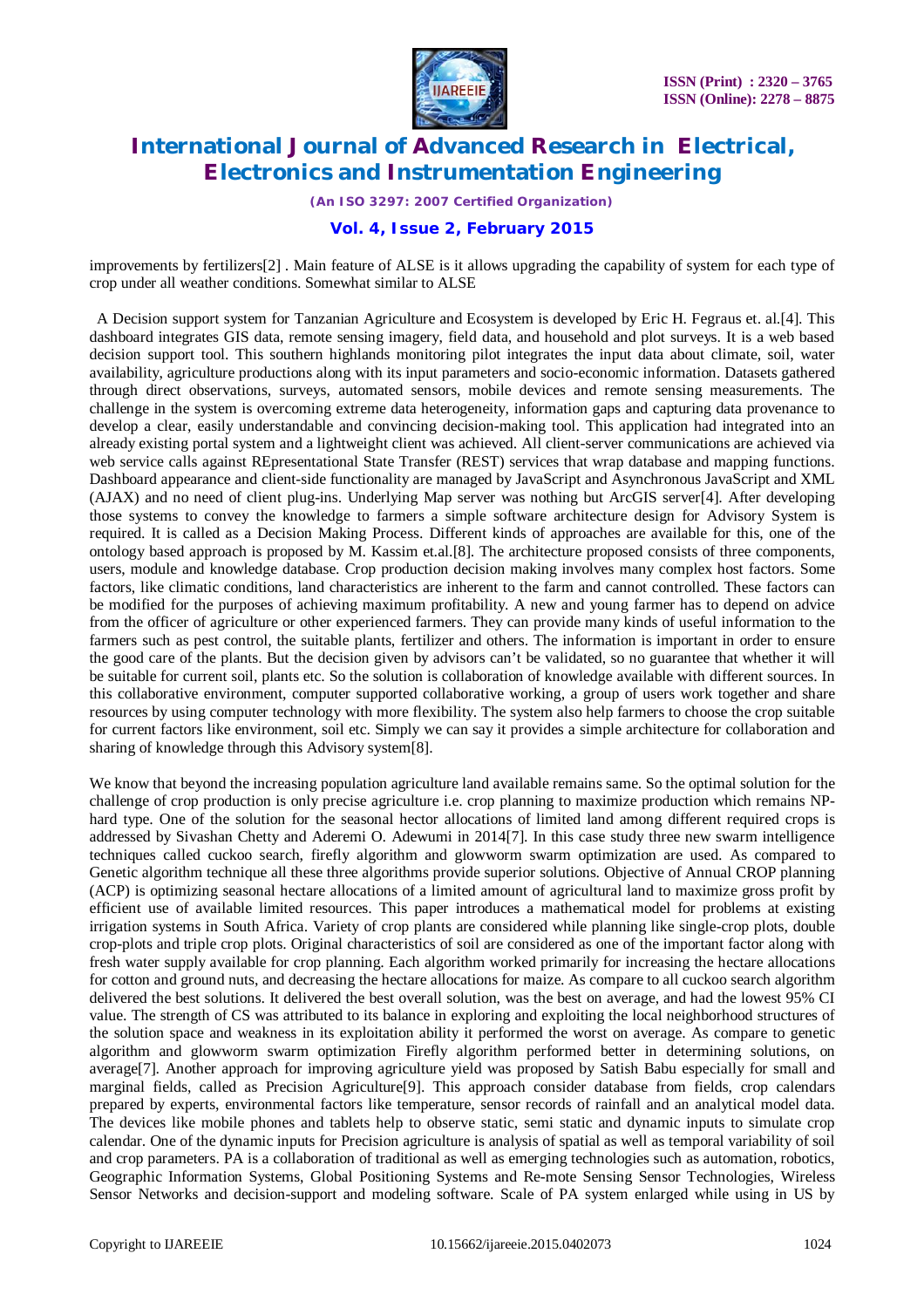

*(An ISO 3297: 2007 Certified Organization)*

### **Vol. 4, Issue 2, February 2015**

extensively using GPS and soil monitoring sensors as input medias. Basically it is Greenhouse based industrial farming which uses sensors for input measures of water, fertilizer or pesticide. Case study given around the scenario in Kerala State India, where the average holding size is much lower most of India.

As we have seen for Precision Agriculture (PA) wireless sensors play a very important role to collect and handle database. YIN Shouyi proposed a special Design of Wireless Multi-media Sensor Network for Precision Agriculture system[10]. Now a day's uncontrolled changes in different agriculture parameters is big problem faced by farmers. Climate change, environmental pollution, water shortages and the increased societal demand of food production etc. There is no any alternative to control this but we can have corrective action over it by observing and responding to intra-field variations. Here PA approach is based on information about farmland. Parameters deal with the environmental as well as plant's information. For example, the environmental information, such as temperature, humidity, soil moisture, soil composition, solar radiation, wind speed and rainfall, can be used to reveal the weather change and soil pollution, and can help to improve management of fertilizer usage and other inputs. The plant information, such as plant growth, plant disease and insect pest, can be used to predict the production and make decision about pesticide application. Therefore, how to gather such comprehensive information accurately and reliably is the core of precision agriculture. Widely used Remote sensing techniques are very effective to collect large-scale information. Basically remote sensing works on the principle of the inverse problem where the exact farmland information is also necessary for inverse.

YIN Shouyi presented Precision Agriculture Sensing System(PASS), a wireless multimedia sensor network for precision agriculture where hardware and software of PASS are tailored for sensing in wide farmland without human supervision[10]. A single chip sensor node used for sensing both scalar and multimedia information. As an output it generates large amount of data. A bit-map index reliable data transmission mechanism is used to improve the network performance for dealing with this large amount of data. To extend the lifetime of battery they have designed a battery array switching system. This dedicated design given by YIN Shouyi et.al. for PASS is very efficient for precision agriculture applications. It has already been deployed in 40 counties of China for improving agriculture performance. Askraba et. al. also work on sensor data for Precision Agriculture (PA) in 2013[11]. A novel design for an optoelectronics based real-time plant discrimination sensor is presented here which enables a high signal-to-noise ratio, and hence a low false positive rate, to be attained. Slope of the spectral response at discrete wavelengths well as the Normalised Difference Vegetation Index are measured to achieve plant discrimination. Experiment result showed that the use of a multi-spot laser generator employing a non-uniformly coated optical cavity in conjunction with a photodetector array integrating a solar spectral filter can significantly improve the SNR performance of plant discrimination sensors. Some experts work for strengthening of specific crops. Norrasing Sangbuapuan worked for Strengthening the Rice Production in Thailand[16]. He designed policies focusing on Information and Communication Technology. Thai Government promote the farmers for the field data management and the transferring of knowledge to improve their skills and knowledge. Information sharing tool enable farmers to correlate their situations and take better decisions. Rice Department of Thailand provided Community Rice Centers as direct information channels on behalf of Government of Thailand. CRC worked for developing frameworks, models, and mechanisms to manage the ICT policies[16]. There are many such approaches are available which are crop specific or region specific.

Crop yield estimation in advance is done by various methodologies by various scientists some are listed below. One of the indirect estimation approach is based on time series data. Bin Luo discussed such approach where Multidate Hyperspectral Imagery used for yield estimation [22]. Estimation is done using hyperspectral imagery containing hundreds of spectral bands describing the biological and chemical attributes. Every spectrum is combination of the vegetation and the bare soil properties. Recently developed linear unmixing approaches are evaluated in this paper, which automatically extracts the spectra of the vegetation and bare soil from the images. The vegetation abundances are then computed based on the extracted spectra. Temporal images called multidate hyperspectral images and are captured from two grain sorghum fields. As a result correlation coefficients between the vegetation abundances computed, which is comparable with supervised methods. The variety in dates of capture gives improvement in the correlations. Multiple factors are measured and used to predict crop yield indirectly. One of the direct method to estimate crop growth is using RADAR tried by Yihyun Kim in 2014 [30].Here Radar response for wheat canopy is monitored to observe vegetation growth, tool used is radar vegetation index (RVI). A complete wheat growth cycle is taken into consideration with a ground-based multi frequency polarimetric scatterometer system to compute RVI. It is proven that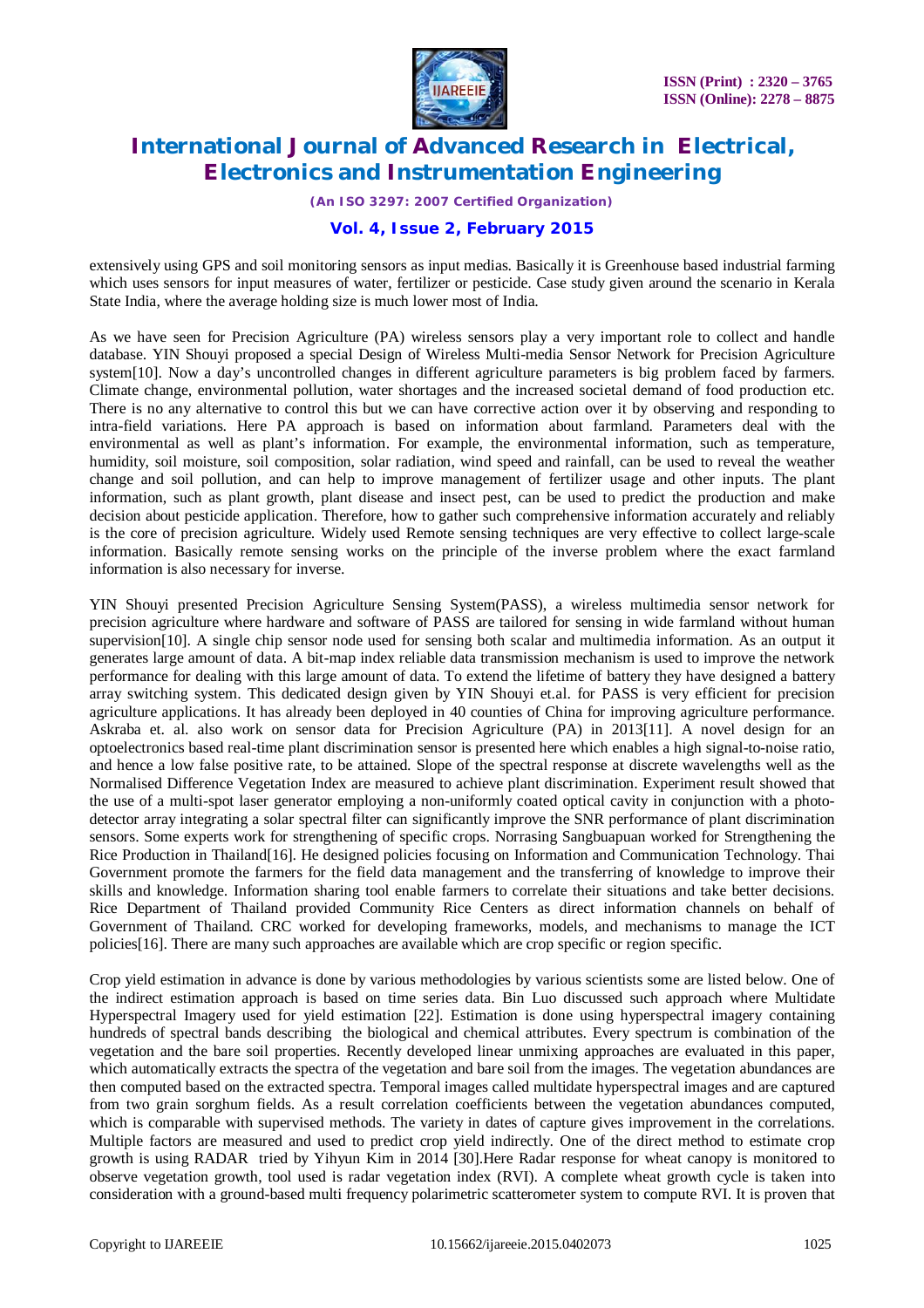

*(An ISO 3297: 2007 Certified Organization)*

### **Vol. 4, Issue 2, February 2015**

RVI is a robust method for characterizing vegetation canopies. Yield estimation is also done on the basis of intensity measure. Some of the experiments are mentioned here.

To achieve the target of increasing need of agriculture production many farmers prefer the multi-cropping. It needs keen observations of variety of affecting factors for such crop yield estimation. This idea is discussed by Josh Gray et. al. in 2014[13]. They said that the information available related to multi-cropping at all levels, regional to global was not sufficient. MODIS sensors with high temporal resolution and moderate spatial resolution are used as a source of information. Methodology was improved and optimized for crops. This approach is an extension to established remote sensing-based methods for extracting land surface phenology from time series of SVI. It was modified for mapping multicropping intensity throughout Asia. Improvement done in the time-series segmentation procedure used to generate the MODIS Land Cover Dynamics product which gives help to A. Accommodate more than two cropping cycles per year B. To avoid problems caused by crop cycles crossing arbitrary calendar boundaries and C. To be more robust against missing data. Whereas Yonghua Qu. done observation using crop leaf area index [31]. Crop Leaf Area Index (LAI) Observed with automated measuring system based on Wireless Sensor Network. Practically LAI monitored continuously for two months by 42 different nodes planted in northwest China area in the Heihe watershed. The data were analyzed in three ways: 1) a comparison with LAI-2000, 2) a daily and 5-day aggregated time series analysis, and 3) a comparison with a Moderate Resolution Imaging Spectroradiometer (MODIS) LAI using both a ground LAINet LAI and a scaled-up. As Compare to other existing systems the results are identical though it is of low-cost and lowenergy consuming system. WSN monitoring system is a promising method for collecting ground crop LAI in flexible time and space for validating the remote sensing land products. Latter LAI also derived from Airborne hyper-spectral images using vegetation indices specifically for Winter Wheat by Qiaoyun Xie in 2014 [32]. Actually it is a big challenge to monitor LAI of field crops in a growing season. Upgraded remote sensing technology developed a good tool which can map LAI timely and regionally. To model LAI of winter wheat in 2002 crop growing an airborne hyper-spectral imager also called Pushbroom Hyper-spectral Imager were used. Along with it various parameters were considered for modeling like six vegetation indices (VIs), including ratio vegetation index (RVI), modified simple ratio index (MSR), normalized difference vegetation index (NDVI), a newly proposed index NDVI-like modified triangular vegetation index (MTVI2), and modified soil adjusted vegetation index (MSAVI). Experimental results proved that NDVI-like was the most accurate predictor of LAI also the results support the use of VIs for a quick assessment of seasonal variations in winter wheat LAI and given reliable results.

As we have discussed earlier after the soil quality adequate water supply is an important factor and soil moisture content is an important factor to take decision about appropriate water supply also type of soil and slope need to be considered. Sensor technology can be applied in soil moisture mapping for more accuracy. Maëlle Aubert et.al. established relationships between TerraSAR-X signal and soil moisture and validated over different North European agricultural study sites[12]. Regardless of configuration of TettaSAR-X and soil characteristics soil moisture estimation by this technology is very accurate, gives mean error less than 4%. Mainly TerraSAR-X data (signal, texture features) discriminate bare soils from other land cover classes in an agricultural watershed and it was also evaluated. Mean signal backscattered from bare soils can be easily differentiated from signals from other land cover classes as the neighboring plots are covered by fully developed crops. If neighboring plots are covered by early growth crops, a TerraSAR-X image gained under wet conditions can be useful for discriminating bare soils. Object-oriented classifications of mono-configurationTerraSAR-Xdata used to calculate bare soil masks. The accuracies of mapping achieved were higher than 84%. The methods of bare soils moisture mapping developed in this paper can be used in operational applications in agriculture, and hydrology. Brown et al. discussed about assessing soil moisture and data required for that [18]. The results of this review provided responses that showed the connection between the needs of the user community and the high quality soil moisture data planned to be provided by the mission. A broad diversity was found in the spatial, spectral and temporal needs of the user community. The existing plans of the SMAP mission to provide highly accuracy in user's need and meet the majority of users' needs. For better understanding the uses of SMAP data their focus was on individual communication. So that it helps to identify thematic needs and challenges communicated with Mission scientist. For the discrimination types of crop, soil moisture retrieval and surface roughness the of X-band imagery approach was being used[23]. In alpine region Iftikhar Ali et al. had monitored of Natura 2000 habitats for that they investigated the potential of multi-temporal COSMO-SkyMed data. The beauty of this system is it has capability in image acquisition of continuous monitoring of nature conservation sites even though in size area. Between June and July the grazing activities in rocky habitat observed where as for forests and pastures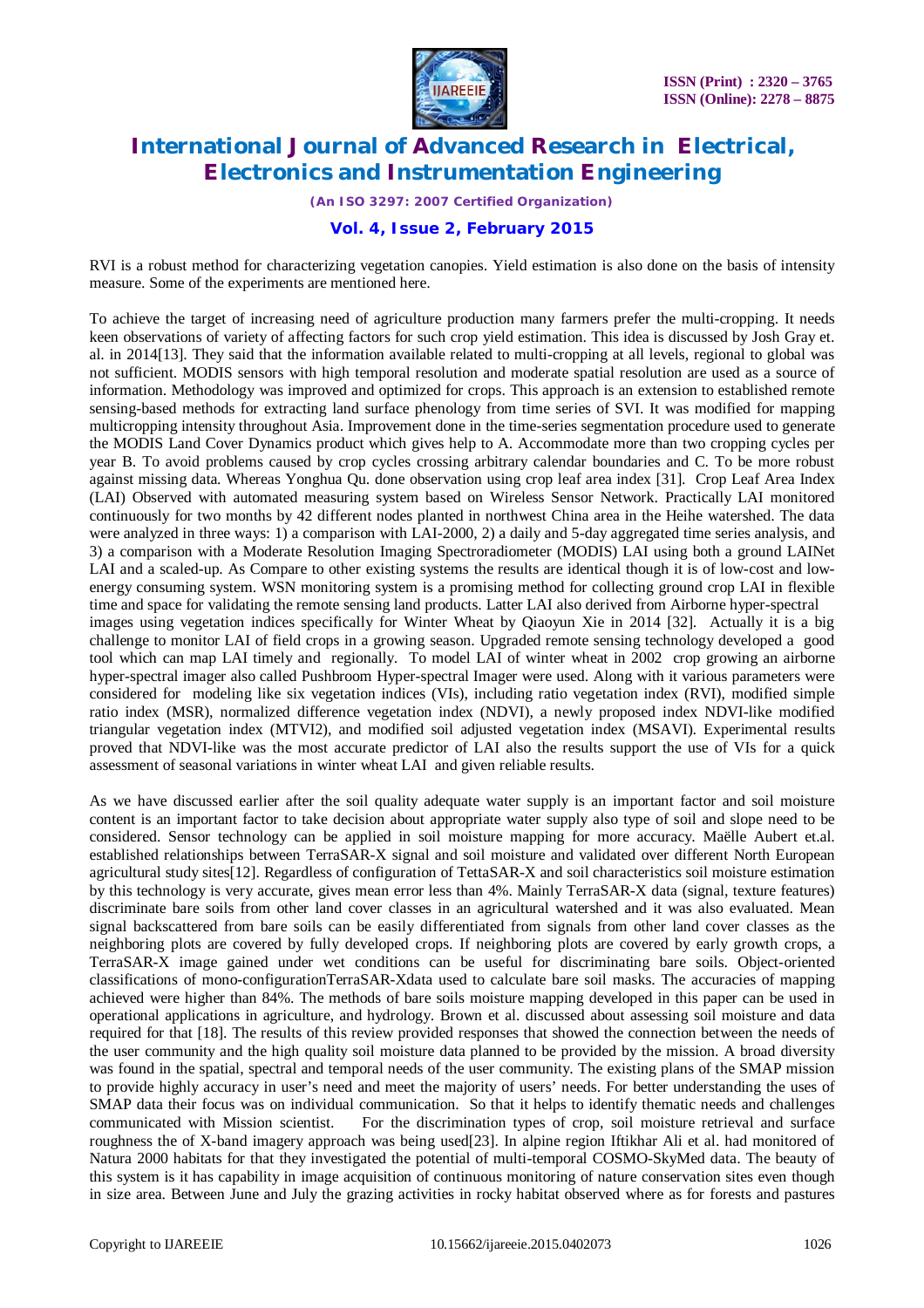

*(An ISO 3297: 2007 Certified Organization)*

#### **Vol. 4, Issue 2, February 2015**

backscattering profiles are stable. To make sure a continuous coverage in all weather conditions the analysis of backscattering coefficients can be used in synergy with optical images. The status of the soil moisture conditions of vegetation COSMO-SkyMed images can also be focused. The effect of parameter roughness computed using different multitemporal and multi-angular acquisitions. All these provide key information for monitoring Alpine ecosystem. A compared to X-band, the preliminary analysis of VV and VH signals gives a predominant effect of attenuation for the reduced penetration capabilities in the canopy. In 2013 Peng Guo tried to work on L-band radiometer for the same purpose that is soil moisture retrieval[24]. Specifically this algorithm was for bare surface and dual-polarization measurements was developed during this study. The base of this newly developed algorithm was Hp model a simple semi-empirical model. V and H polarization surface reflectivity ignores the surface roughness. Soil properties are directly from the radiometer measurements. For validation purpose the simulated data and ground radiometer measurements were used. Overall it has given satisfactory results for the all surface cover conditions along with bare and vegetated region.

In 2014 Clara C. Chew et.al. revised an approach for Soil Moisture retrieval by developing a new algorithm[25]. To infer volumetric soil moisture which computed around a GPS antenna they have used Global Positioning System (GPS) multipath signals. The observations conclude that the signals which are reflected by nearby surfaces holds more information about the environment surrounding the antenna. Whereas most of the users focus on the signal that travels directly from the satellite to the antenna. A GPS receiver keep track of temporal variations of the signal-to-noise ratio (SNR) which gives data about modulation produced by the interference between the direct and reflected signals. Experimental results shown that the variations in SNR data affects on near-surface volumetric soil moisture. GPS attributes in top 5cm of soil are affected by soil moisture. Soil type have no effect on the corelationships between GPS interferogram metrics and soil moisture. They came to know that phase is the best metric derived from GPS data and can be used as a proxy for soil moisture variations which is linearly correlated with surface soil moisture. Appropriate water supply is an important factor for yield growth and for that to predict the water to be supplied soil moisture is an important factor. So many researchers work on it so many approaches are available. A. Alonso-Arroyo et.al. have tried to improve accuracy in soil moisture measurement using the Phase Difference of the Dual-Polarization GNSS-R Interference Patterns[26]. This paper proved that Interference Pattern Technique (IPT) is a better technique for the determination of Soil Moisture(SM) at global Navigation Satellite Systems. SM measurements are based on observations at vertical polarization. This paper also focused on the phase difference between V-Pol and H-Pol interference patterns to improve the accuracy of the Brewster angle determination ultimately SM retrievals. Experimental results were validated of the proposed algorithm.

Like estimation of soil moisture soil drought also can be measured and it is monitored at Mid-Eastern China [27]. Actually Integrated Surface Drought Index i.e. ISDI is new term computed here. Data mining technology is used for better result the existing system was based on Vegetation Drought Response Index (VegDRI). In Improved ISDI model remote sensed temperature information also taken into consideration as input factors. If we looked into detail the integrated information including various attributes like vegetation conditions, and inherent properties of the earth's surface, traditional meteorological data, satellite-derived earth surface water and heat environments. Practically it has given good results for drought monitoring across mid-eastern China and if focus is on accuracy and detailed drought condition it works at both regional and local scale.

Similar to the soil quality and water capacity, temperature also affect on crop yield. Geng-Ming Jiang worked on algorithm for surface temperature estimation called splitwindow algorithm [28]. LST is calculated on the basis of values acquired by the Visible and Infrared Radiometer on FengYun 3A. Experimentally moderate spectral resolution atmospheric transmittance algorithm is used along with database and computer model. The system is upgraded to improve the accuracy in temperature estimation by divide rule. Here the mean of land surface emissivities (LSEs) and LST along with the total precipitable water is further divided into different subranges. Experimental evaluation is done at the Northeastern China area. Comparative study with different approaches like Terra Moderate Resolution Imaging Spectroradiometer LST and Emissivity products proved that in this approach LSTs are averagely consistent with the MODIS/Terra LST/E V5 products and accuracy achieved is better than 1.0 K. Afterword to prove that accuracy of algorithm not only limited to Northeastern China, it further examined and validated over more areas in the world and in different seasons. In 2014 Jaun c. et.al. were tried Landsat-8 Thermal Infrared Sensor Data to estimate land surface temperature[29]. Land surface temperature (LST) retrieval is one of the key factor. For LST here proposed SC and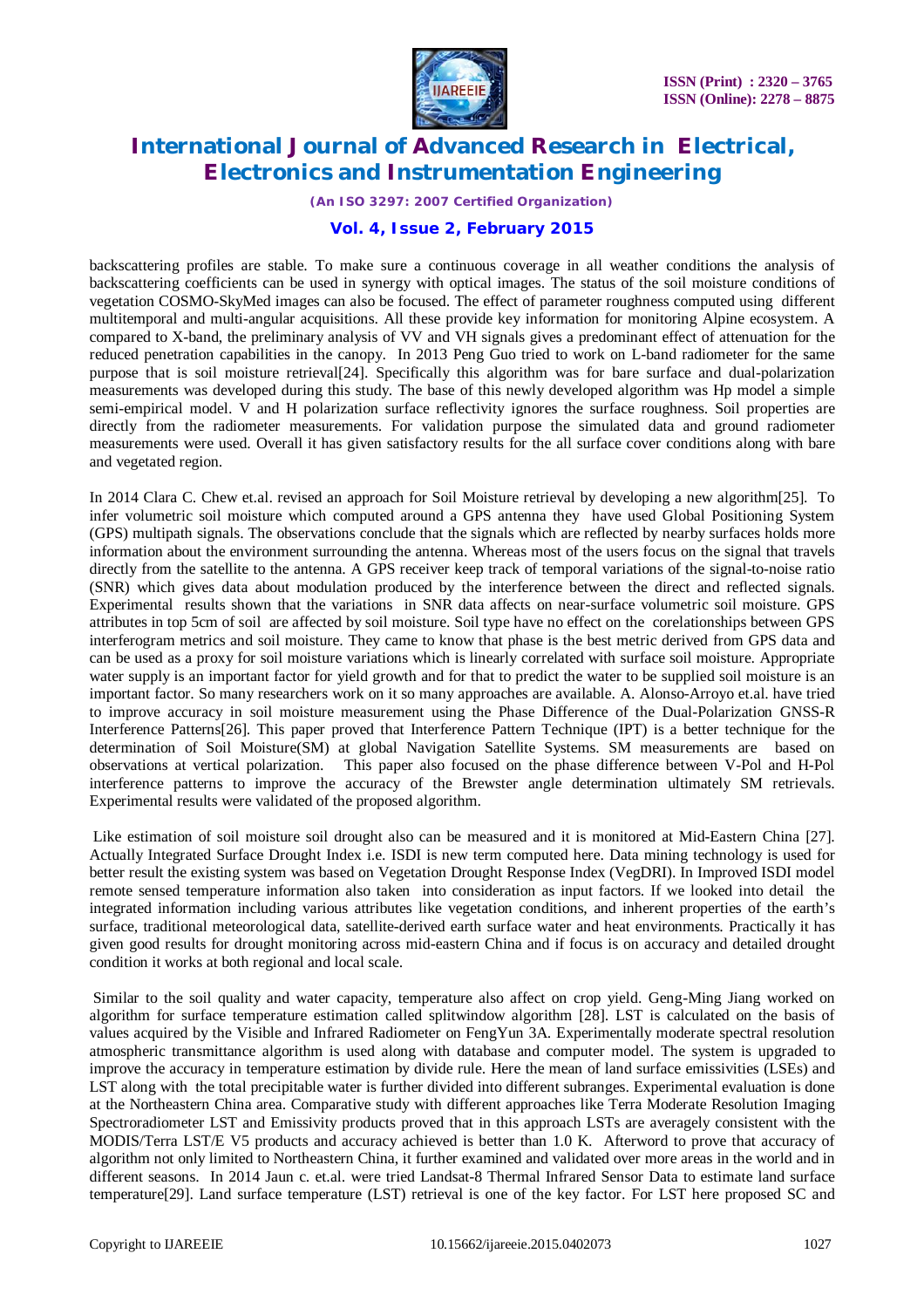

*(An ISO 3297: 2007 Certified Organization)*

#### **Vol. 4, Issue 2, February 2015**

SWalgorithms and applied to Landsat-8 TIRS data. Simulated data from sources like simulations using atmospheric profile databases and emissivity spectra extracted from spectral libraries were used to test the algorithms and mean errors were below 1.5 K for both. If compared detail results of the SW algorithm are slightly better than the SC algorithm with increasing atmospheric water vapor contents.

After cropping with proper planning and even though providing appropriate resources one thing may affect on crop production i. e. disease. So the challenge is how to detect and treat it to avoid its effect on decreasing crop yield. Wenjiang Huang et al. proposed a system to monitor disease for winter wheat[14]. The indirect monitoring of plant diseases is done by the vegetation indices from hyper spectral data a drawback was distinguishing different diseases on crops was not possible. So they have developed new spectral indices which were able to distinguish different diseases on crops, a weighted combination of a single band and a normalized wavelength difference of two bands. The accuracies of these new indices for different types of leaves were different and above 85%. Like crop disease many reasons are there which can be risky for crop production so crop risk assessment is one of the important factors. Assessment of risk has be done by using causes of loss data[15]. The causes of crop loss are natural hazards such as drought, flood, and windstorms. Different facilities are provided by government over the loss like crop insurance, relief funds and agriculture portfolios. What should be the appropriate distribution of these funds has some platform. Crop loss risk assessment is dependent on yield history data and by following the pattern of 'Yield data-Detrend data-Distribution Fitting-Evaluation'. As scope increased accuracy of result decreased. This paper introduced only the risk assessment approach based on cause of loss data rather than yield data. It is proposed to be used to assessing the crop loss risk of a higher level region regardless of crop. Experimental results are itself proof for the advantage of proposed approach[15].

Some advisory systems are crop specific [17]. Study of crop specific advisory systems can be compared to decide, out of them which will be helpful to choose efficient existing system. It also gives the year wise modifications in the system and so depending on available circumstances we can adopt hybrid approach also. Luciana Alvim S. et.al. discussed about one of the time series mining approach for sugar cane[19]. This RemoteAgri system is a novel unsupervised algorithm a type of Association patteRns Miner. It involves Climate and Remote sensing data for mining association patterns on heterogeneous time. Basically the system developed to improve the monitoring of sugar cane fields it is an integration of large database from the source of climate data and low-resolution remote sensing Images. System is divided into three independent modules an image preprocessing module, a time series extraction module and time series mining methods. Images are of land and agriculture applications captured through satellite. To associate identified patterns in a multitemporal satellite images and patterns in other series within a temporal sliding window mining is used. Graphical user interface used to provide easy interaction and high flexibility to users. The results are validated at the end using algorithmic approach with agro climatic data and NOAA-AVHRR images of sugar cane fields along with the computation of correlation between agroclimatic time series and vegetation index images. Association mining used gives out some rules without having the burden of dealing with many data charts.

#### **III. CONCLUSION**

Various of advisory systems are available for different purposes. . Few methods for analysing land, environmental suitability some are to estimate land usage and many methods available to calculate crop yield. For estimating land usage under agriculture Image processing is used, input database is nothing but imageries collected from satellites also sensor data. Growth of the crop is also monitored using temporal images, leaf index computation etc. Some of the researchers had tried to improve the accuracy of existing systems. Most of the advisory systems available today are costly and not feasible to implement at rural areas in India also they are not user friendly for actual farmers.

#### **REFERENCES**

[1] E. Vintrou, D. Ienco, A. Begue, and M. Teisseire, "Data mining, a promising tool for large-area cropland mapping," IEEE Journal of Selected Topics in Applied Earth Observations and Remote Sensing, vol. 6, no. 5, pp. 2132–2138, 2013.

[2] R. Elsheikh, A. R. B. Mohamed Shariff, F. Amiri, N. B. Ahmad, S. K. Balasundram, and M. A. M. Soom, "Agriculture Land Suitabiltiy Suitability Evaluator (ALSE): A decision and planning support tool for tropical and subtropical crops," Computers and Electronics in Agriculture,

vol. 93, pp. 98–110, Apr. 2013. [3] F. F. Abushnaf, K. J. Spence, and I. D. Rotherham, "Developing a Land Evaluation Model for the Benghazi Region in Northeast Libya

using a Geographic Information System and Multi-criteria Analysis," APCBEE Procedia, vol. 5, pp. 69–75, 2013.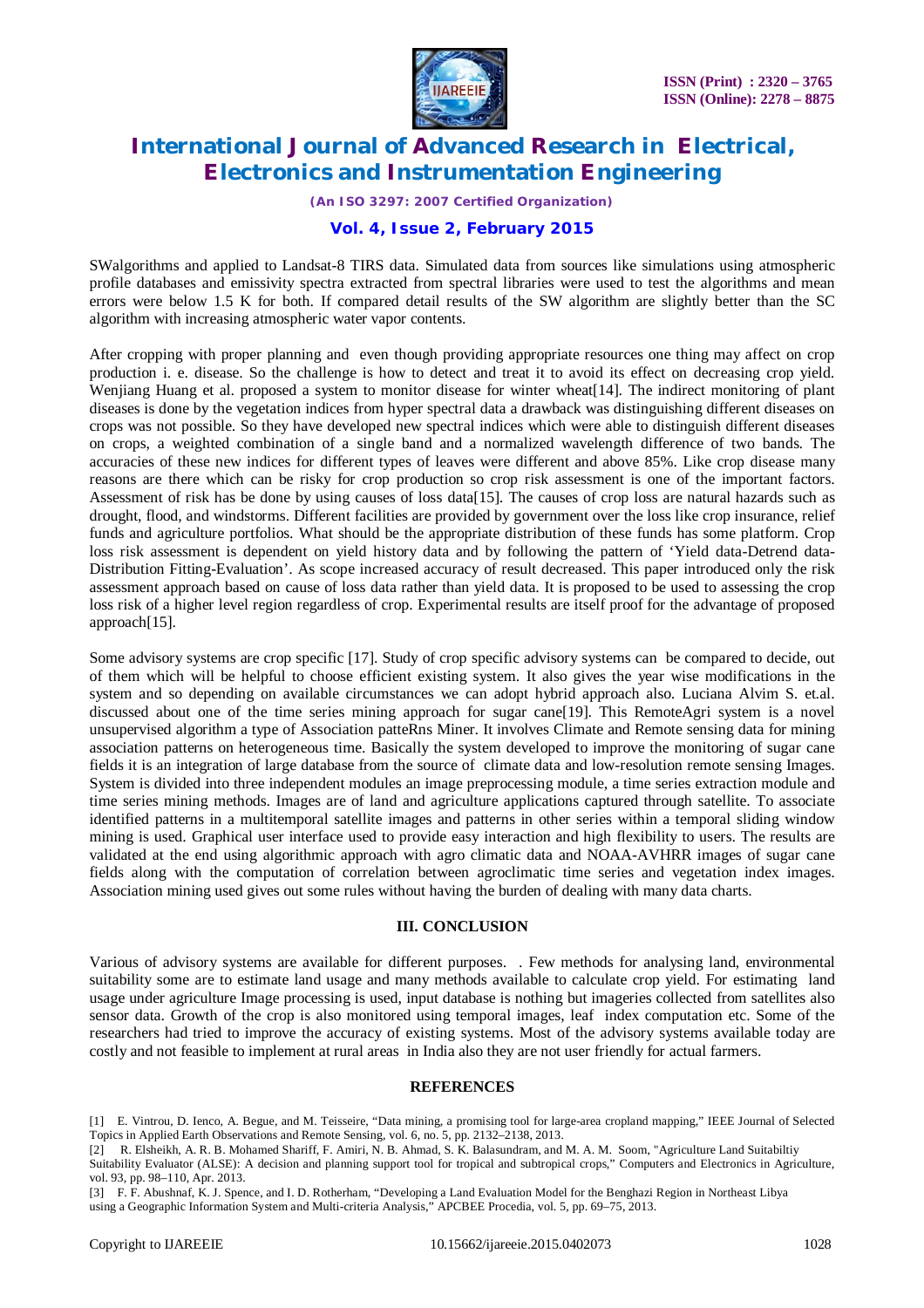

*(An ISO 3297: 2007 Certified Organization)*

#### **Vol. 4, Issue 2, February 2015**

[4] E. H. Fegraus, I. Zaslavsky, T. Whitenack, J. Dempewolf, J. A. Ahumada, K. Lin, and S. J. Andelman, "Interdisciplinary Decision Support Dashboard  : A New Framework for a Tanzanian Agricultural and Ecosystem Service Monitoring System Pilot," IEEE JOURNAL OF SELECTED TOPICS IN APPLIED EARTH OBSERVATIONS AND REMOTE SENSING, vol. 5, no. 6, pp. 1700–1708, 2012.

[5] E. Vintrou, D. Ienco, A. Begue, and M. Teisseire, "Data mining, a promising tool for large-area cropland mapping," IEEE Journal of Selected Topics in Applied Earth Observations and Remote Sensing, vol. 6, no. 5, pp. 2132–2138, 2013.

[6] R. Elsheikh, A. R. B. Mohamed Shariff, F. Amiri, N. B. Ahmad, S. K. Balasundram, and M. A. M. Soom, "Agriculture Land Suitabiltiy

Suitability Evaluator (ALSE): A decision and planning support tool for tropical and subtropical crops," Computers and Electronics in Agriculture, vol. 93, pp. 98–110, Apr. 2013.

[7] F. F. Abushnaf, K. J. Spence, and I. D. Rotherham, "Developing a Land Evaluation Model for the Benghazi Region in Northeast Libya

using a Geographic Information System and Multi-criteria Analysis," APCBEE Procedia, vol. 5, pp. 69–75, 2013.

[8] E. H. Fegraus, I. Zaslavsky, T. Whitenack, J. Dempewolf, J. A. Ahumada, K. Lin, and S. J. Andelman, "Interdisciplinary Decision Support Dashboard  $:$  A New Framework for a Tanzanian Agricultural and Ecosystem Service Monitoring System Pilot," IEEE JOURNAL OF SELECTED TOPICS IN APPLIED EARTH OBSERVATIONS AND REMOTE SENSING, vol. 5, no. 6, pp. 1700–1708, 2012.

[9] U. Amato, A. Antoniadis, M. F. Carfora, P. Colandrea, V. Cuomo, M. Franzese, S. Pignatti, and C. Serio, "Statistical Classification for Assessing PRISMA Hyperspectral Potential for Agricultural Land Use," IEEE JOURNAL OF SELECTED TOPICS IN APPLIED EARTH OBSERVATIONS AND REMOTE SENSING, vol. 6, no. 2, pp. 615–625,2013

[10] P. Kumar, B. K. Singh, M. Rani, and A. S. Area, "An Efficient Hybrid Classification Approach for Land Use / Land Cover Analysis in a Semi-Desert Area Using ETM + and LISS-III Sensor," IEEE SENSORS JOURNAL, vol. 13, no. 6, pp. 2161–2165, 2013.

[11] S. Chetty and A. O. Adewumi, "Comparison Study of Swarm Intelligence Techniques for the Annual Crop Planning Problem," IEEE TRANSACTIONS ON EVOLUTIONARY COMPUTATION, vol. 18, no. 2, pp. 258–268, 2014.

[8] J. M. Kassim and R. Abdullah, "Advisory System Architecture in Agricultural Environment to Support Decision Making Process," IEEE Conference, 978-1-4673-0734-5pp. 453–456, 2012.

[12] S. Babu, "A Software Model for Precision Agriculture for Small and Marginal Farmers," IEEE COnference, 978-1-4799-1095-3 pp. 352– 355, 2013.

[9] Y. I. N. Shouyi, L. I. U. Leibo, Z. Renyan, S. U. N. Zhongfu, and W. E. I. Shaojun, "Design of Wireless Multi-media Sensor Network for Precision Agriculture," IEEE, pp. 71–88, 2012.

[10] S. Askraba, A. Paap, and K. Alameh, "O ptimization of an Optoelectronics-Based Plant Real-Time Discrimination Sensor for Precision Agriculture," JOURNAL OF LIGHTWAVE TECHNOLOGY, vol. 31, no. 5, pp. 822– 829, March 2013.

[11] M. Aubert, N. Baghdadi, and M. Zribi, "Toward an operational bare soil moisture mapping using TerraSAR-X data acquired over agricultural areas," IEEE JOURNAL OF SELECTED TOPICS IN APPLIED EARTH OBSERVATIONS AND REMOTE SENSING, vol. 6, no. 2, pp. 900-916, 2013.

[12] J. Gray, M. Friedl, S. Frolking, N. Ramankutty, A. Nelson, and M. K. Gumma, "Mapping Asian Cropping Intensity With MODIS," vol. 7, no. 8, pp. 3373–3379, 2014.

[13] W. Huang, Q. Guan, J. Luo, J. Zhang, J. Zhao, D. Liang, L. Huang, and D. Zhang, "New Optimized Spectral Indices for Identifying and Monitoring Winter Wheat Diseases," vol. 7, no. 6, pp. 2516– 2524, 2014.

[14] Q. Zhang, K. Wang, and X. Zhang, "Study on the assessment approach for crop loss risk," Agriculture and Agricultural Science Procedia, vol. 1, pp. 219–225, Jan. 2010.

- [15] N. Sangbuapuan, "Strengthening the Rice Production in Thailand through Community Rice Centers ( CRCs ) using ICT Policies," 2013.
- [17] R. N.Bhimanpallewar, B.S. Khade, " Study of Guidelines for Agriculture Production," ICST- 2K14 SBPCOE, ISBN No: 978-81-928673-0- 4, 2014
- [18] Brown, Molly E Escobar, Vanessa M, "Assessment of Soil Moisture Data Requirements by the Potential SMAP Data User Community : Review of SMAP Mission User Community," Journal Of Selected Topics In Applied Earth Observations And Remote Sensing, IEEE Vol. 7, No. 1, January 2014
- [19] Luciana Alvim S. Romani, A. M. ," A New Time Series Mining Approach Applied to Multitemporal Remote Sensing Imagery,". IEEE TRANSACTIONS ON GEOSCIENCE AND REMOTE SENSING , VOL. 51, NO. 1, JANUARY 2013 140-150.
- [20] Ana Pérez-Hoyos et.al., " Incorporating Sub-Dominant Classes in the Accuracy Assessment of Large- Area Land Cover Products: Application to GlobCover, MODISLC, GLC2000 and CORINE in Spain," IEEE JOURNAL OF SELECTED TOPICS IN APPLIED EARTH OBSERVATIONS AND REMOTE SENSING, VOL. 7, NO. 1, pp. 187-204, JANUARY 2014
- [21] Oleg Antropov , "Land Cover and Soil Type Mapping From Spaceborne PolSAR Data at L-Band With Probabilistic Neural Network," IEEE TRANSACTIONS ON GEOSCIENCE AND REMOTE SENSING, VOL. 52, NO. 9, pp.5256-5270, SEPTEMBER 2014
- [22] Bin Luo, C. Y., "Crop Yield Estimation Based on Unsupervised Linear Unmixing of Multidate Hyperspectral Imagery,". IEEE TRANSACTIONS ON GEOSCIENCE AND REMOTE SENSING , VOL. 51, NO. 1, 162-173.
- 23] Iftikhar Ali et al. "First Results of Monitoring Nature Conservation Sites in Alpine Region by Using Very High Resolution (VHR) X-Band SAR Data," IEEE JOURNAL OF SELECTED TOPICS IN APPLIED EARTH OBSERVATIONS AND REMOTE SENSING, VOL. 6, NO. 5, pp. 2265-2274 OCTOBER 2013
- [24] Peng Guo, Jiancheng Shi, " A New Algorithm for Soil Moisture Retrieval With L-Band Radiometer," IEEE JOURNAL OF SELECTED TOPICS IN APPLIED EARTH OBSERVATIONS AND REMOTE SENSING, VOL. 6, NO. 3, pp.1147-1155, JUNE 2013.
- [25] Clara C. Chew et.al.," Effects of Near-Surface Soil Moisture on GPS SNR Data: Development of a Retrieval Algorithm for Soil Moisture," IEEE TRANSACTIONS ON GEOSCIENCE AND REMOTE SENSING, VOL. 52, NO. 1, pp. 537-543, JANUARY 2014
- [26] A. Alonso-Arroyo et.al., "Improving the Accuracy of Soil Moisture Retrievals Using the Phase Difference of the Dual-Polarization GNSS-R Interference Patterns," IEEE GEOSCIENCE AND REMOTE SENSING LETTERS, VOL. 11, NO. 12, pp. 2090-2094, DECEMBER 2014
- [27] Lei Zhou et.al., " The Integrated Surface Drought Index (ISDI) as an Indicator for Agricultural Drought Monitoring: Theory, Validation, and Application in Mid-Eastern China," IEEE JOURNAL OF SELECTED TOPICS IN APPLIED EARTH OBSERVATIONS AND REMOTE SENSING, VOL. 6, NO. 3, pp.1254-1262, JUNE 2013
- [28] Geng-Ming Jiang, " Development of Split-Window Algorithm for Land Surface Temperature Estimation From the VIRR/FY-3A Measurements," IEEE GEOSCIENCE AND REMOTE SENSING LETTERS, VOL. 10, NO. 4, pp. 952-956, JULY 2013
- [29] Juan C. Jiménez-Muñoz, " Land Surface Temperature Retrieval Methods From Landsat-8 Thermal Infrared Sensor Data," IEEE GEOSCIENCE